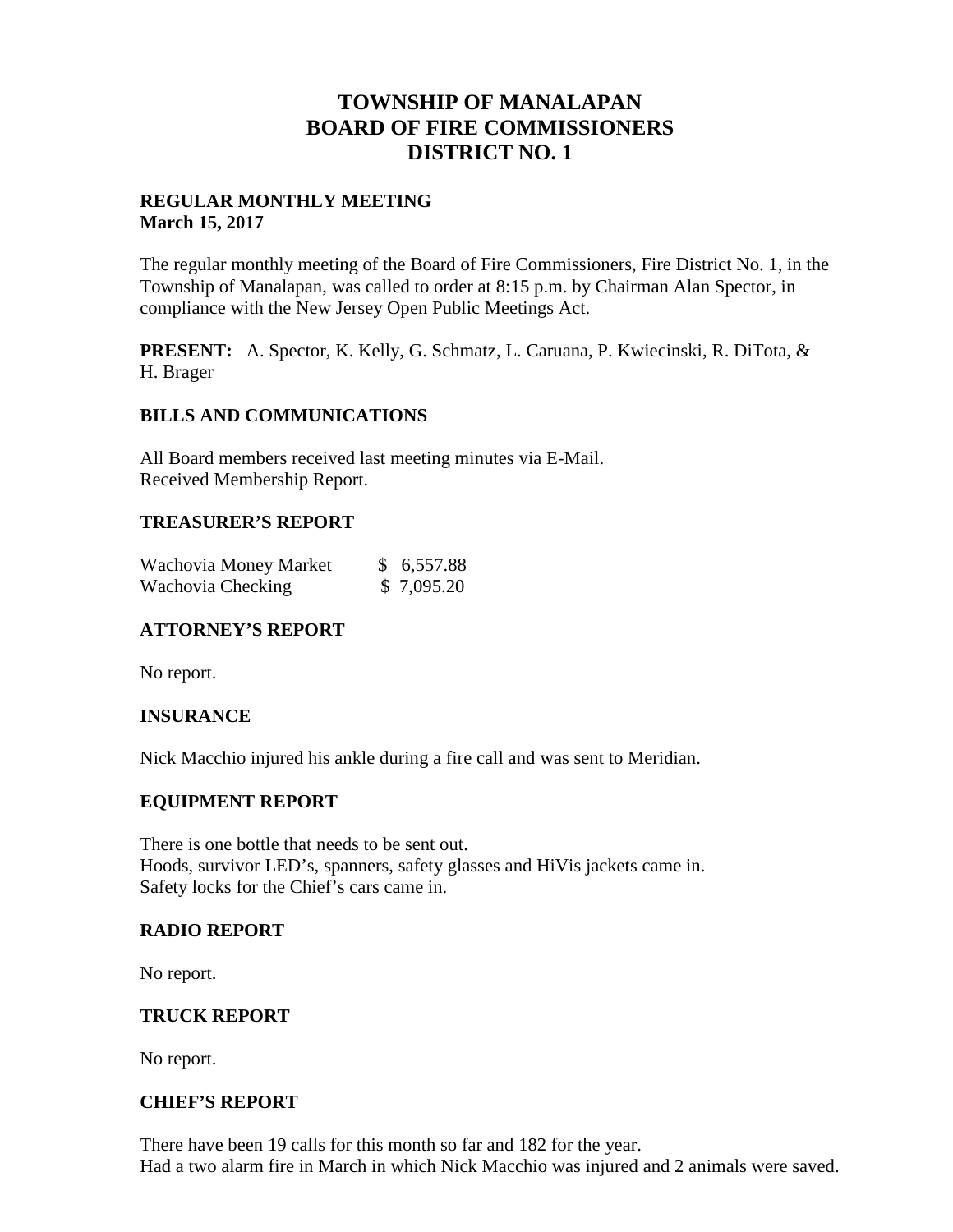Asked about getting new headlights for 26-1-80.

### **ASSOCIATION REPORT**

Still waiting on Witmer invoice.

### **TRUSTEES' REPORT**

No report.

### **OLD BUSINESS**

See attached.

### **NEW BUSINESS**

Commissioner Schmatz made a motion to pay all vouchers; this was seconded by Commissioner Kelly. All voted aye.

Commissioner Spector made a motion for \$26 for 4 pairs of Lakeland HiVis insulated gloves; this was seconded by Commissioner Kelly. All voted aye.

Commissioner Spector stated that Cooper Power serviced the generator at the Main House and that the Satellite service stills need to be completed.

Commissioner Kelly made a motion not to exceed \$500 to purchase 3 solar chargers for the Chief's vehicles; this was seconded by Commissioner Schmatz. All voted aye.

Discussion was held regarding the purchasing of Holmatro tools.

Meeting opened to the public at 8:50 P.M.

A motion was made by Commissioner Schmatz to adjourn; it was seconded by Commissioner Spector and all voted aye.

Meeting adjourned at 8:52 P.M.

Respectfully submitted, Kenneth Kelly, Clerk